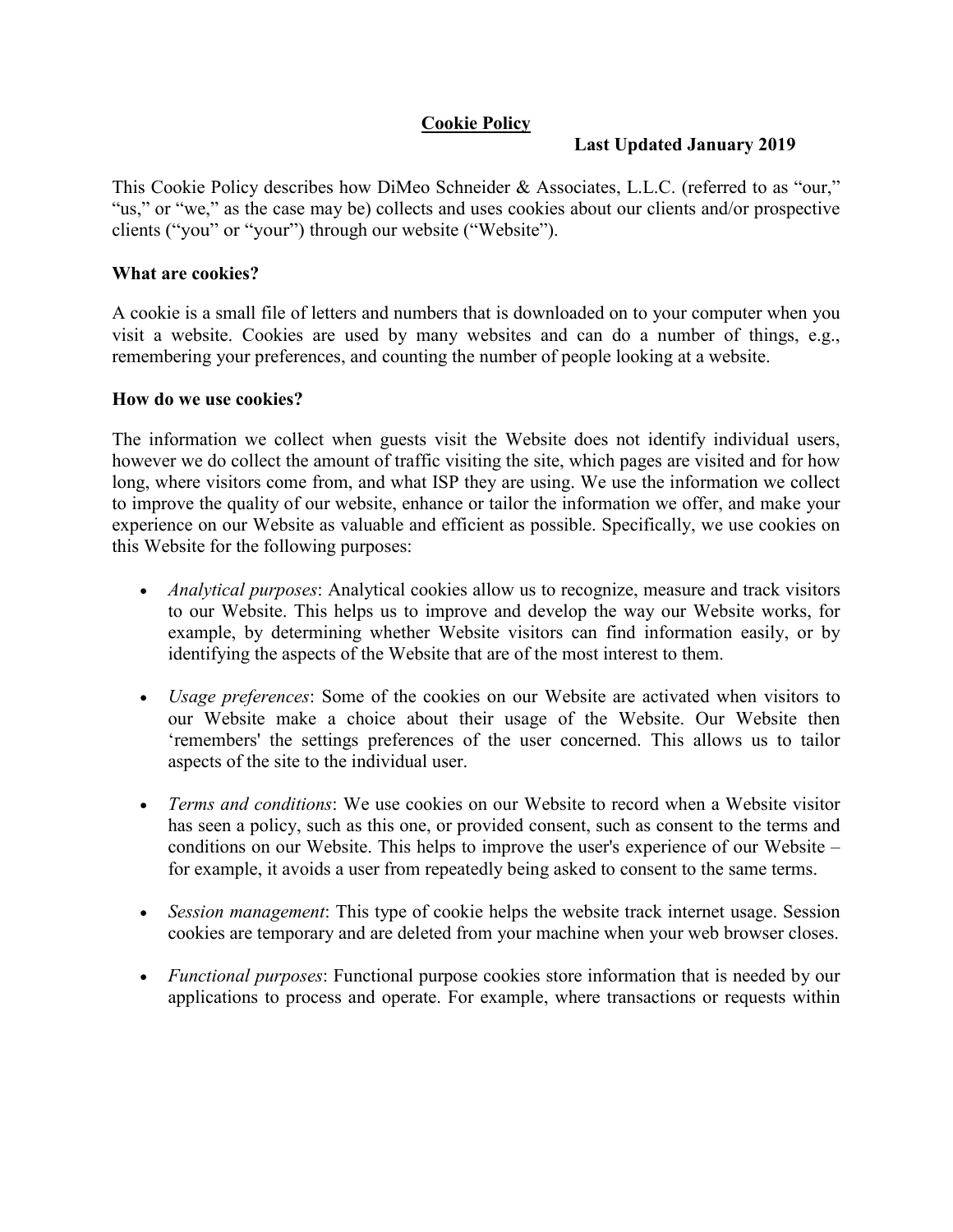an application involve multiple workflow stages, cookies are used to store the information from each stage temporarily, in order to facilitate completion of the overall transaction or request.

• *Third party cookies.* When you visit our Website, you may receive cookies that are set by third parties. These cookies are used for the purposes described in the bullet points above. We do not control the setting of these third party cookies, so we suggest you might wish to check the third party websites for more information about their use of cookies and how to manage them.

Please see the Appendix below for a list of the cookies we use on our Website.

## **Your Consent**

By continuing to use our Website, you are agreeing to our placing cookies on your computer in order to analyze the way you use our Website. Please read this Cookie Policy carefully for more details about the information we collect when you use our Website.

If you do not wish to accept cookies in connection with your use of this Website, you must stop using our Website or withdraw your consent as stipulated below.

#### **Withdraw Your Consent:**

You may withdraw your consent at any time by adjusting your internet browser settings to delete all cookies. If you do this, however, you may have to manually adjust some your internet browser preferences every time you visit a website. Adjusting these settings may cause some services and functionalities not to work.

*Amending Internet browser settings to disable cookies.* You can configure your browser to: accept all cookies, reject all cookies, notify you when a cookie is set, delete cookies, open a 'private browsing' / 'incognito' session, which allows you to browse the internet without storing local data; and install add-ons and plug-ins to extend browser functionality.

Each browser is different, so check the "Help" menu of your browser to learn how to change your cookie preferences. You are always free to decline our cookies if your browser permits, although in that case you may not be able to use certain features on our Website. In addition, a number of companies offer utilities designed to help you visit websites anonymously.

*Additional Information*: You can visit the below websites for additional information on how you can control, block, and/or delete cookies.

• [Internet Explorer cookies information](http://support.microsoft.com/kb/278835)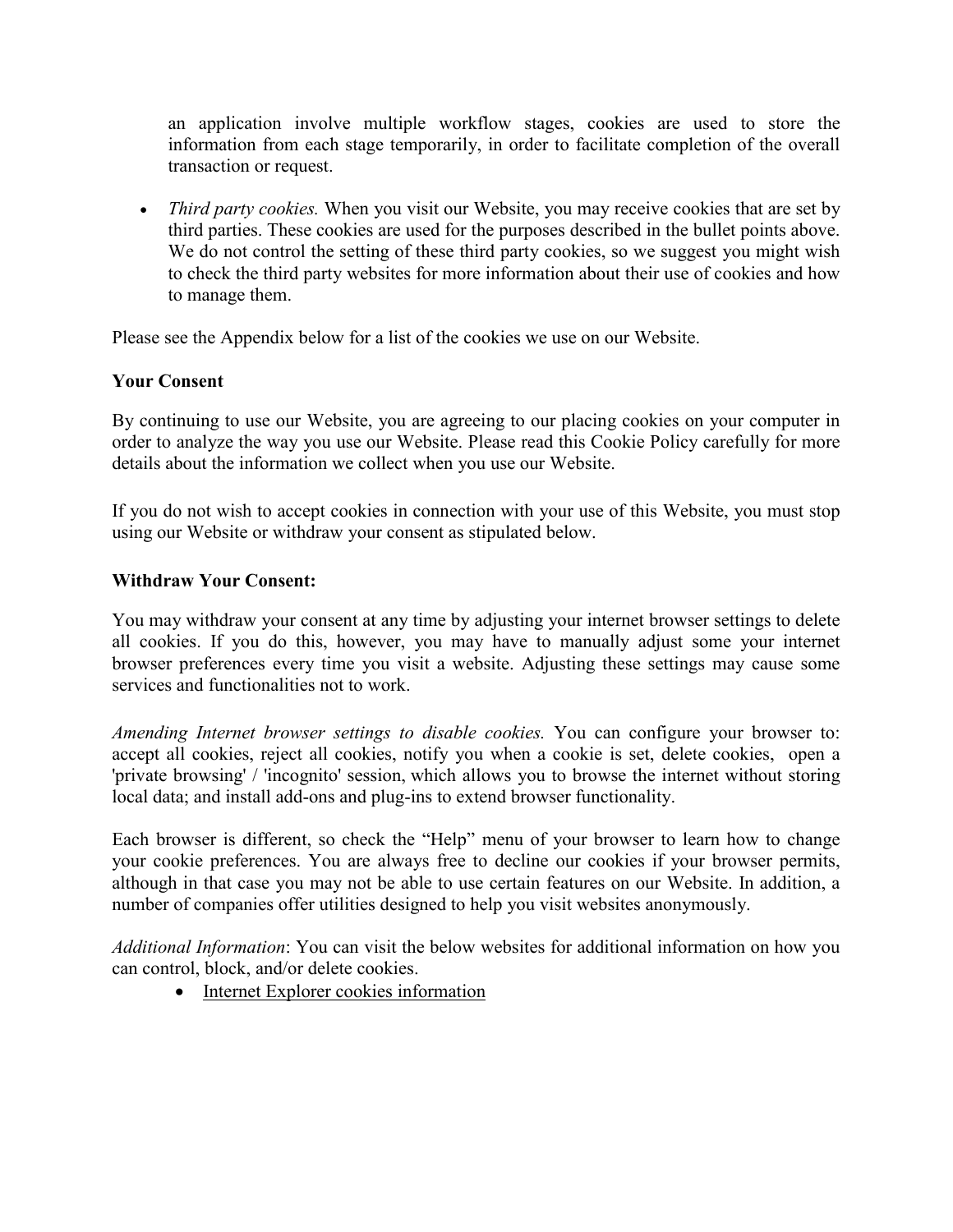- [Chrome cookies information](https://support.google.com/chrome/answer/95647?hl=en-GB)
- [Firefox cookies information](http://support.mozilla.org/en-US/kb/Clear%20Recent%20History)
- [Safari cookies information](http://support.apple.com/kb/PH5042)
- [Opera cookies information](http://www.opera.com/help/tutorials/security/privacy/)
- <http://www.aboutcookies.org/Default.aspx?page=2>
- [AllAboutCookies.org.](http://www.allaboutcookies.org/)

*Internet Advertising Bureau*: Produced by the internet advertising industry, [Your Online](http://www.youronlinechoices.com/uk)  [Choices](http://www.youronlinechoices.com/uk) is an online guide to behavioral advertising and online privacy. The Internet Advertising Bureau website allows you to install opt-out cookies across different advertising networks.

## *Google Analytics*

Google has developed a browser add-on to allow users to [opt-out of Google Analytics](http://tools.google.com/dlpage/gaoptout) across all websites that use this popular analytics product.

For additional information about how you may delete or block cookies please visit: [http://www.aboutcookies.org/Default.aspx?page=2.](http://www.aboutcookies.org/Default.aspx?page=2)

#### **Additional Information About Do Not Track Signals**

For additional information concerning Do Not Track Signals, you can visit the links listed below.

- Mozilla's [Do Not Track](http://dnt.mozilla.org/) allow you to tell websites not to track you.
- Internet Explorer has a feature called [Tracking Protection Lists](http://windows.microsoft.com/en-US/internet-explorer/products/ie-9/features/tracking-protection), which allows you to import a list of websites you want to block.

## **Appendix**

| <b>Name</b> | <b>Source</b>                     | <b>Duration</b> | <b>Purpose</b>                                                                                                                                                                                                                                                                    |
|-------------|-----------------------------------|-----------------|-----------------------------------------------------------------------------------------------------------------------------------------------------------------------------------------------------------------------------------------------------------------------------------|
| vuid        | Vimeo.com                         | 2 years         | We use Vimeo to embed videos onto our website.<br>These cookies are used by Vimeo to collect analytics<br>tracking information.<br>https://vimeo.com/cookie policy                                                                                                                |
| ga          | Google $/$<br>Google<br>Analytics | 2 years         | These cookies are used to collect information about<br>how visitors use our Website. Information gathered is<br>used in reports and analysis to help us improve our<br>Website. Information collected is in anonymous form.<br>http://www.google.com/analytics/learn/privacy.html |